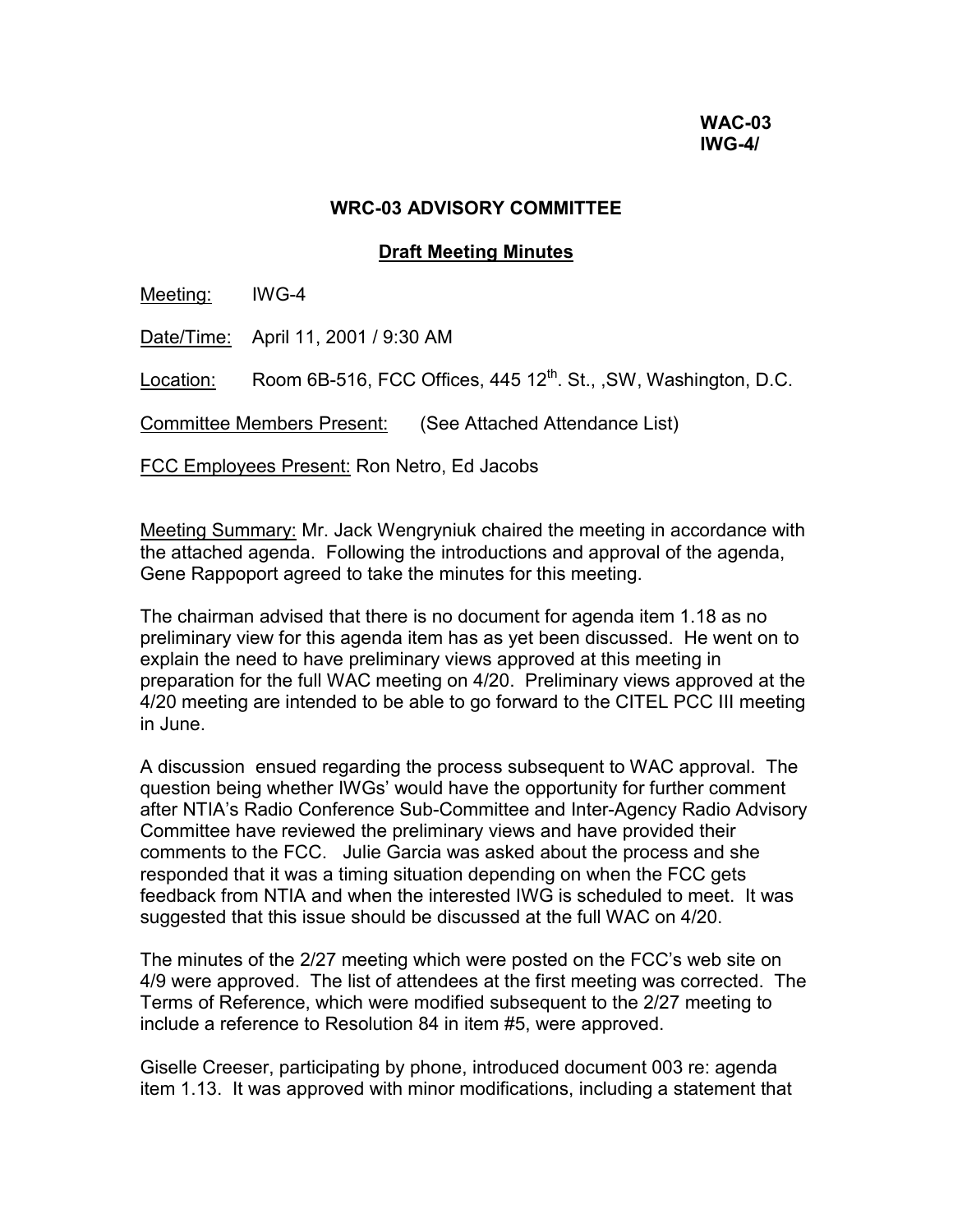the U.S. will follow the work in the ITU regarding the use of HAPS for fixed and mobile services above 3 GHz.

Tom Hayden introduced document 004 re: agenda item 1.25. Tom proposed a restructuring of the order of paragraphs, which was accepted. It was suggested that the paper focus on bands above 19.7 GHz. Discussion resulted in agreement that the U.S. interests extend down to the bands above 18.58 GHz. and that the concern could be addressed by adding text regarding the band 17.3- 17.7 GHz. to the background and modifying the issue statement. After a number of modifications the document was tentatively approved, pending distribution of an additional paragraph to be added. Additional text to be distributed by noon 4/13 and comments resolved by COB 4/17. It was noted that silence will be construed as consent.

Don Jansky introduced document 005 re: agenda item 1.26. Don proposed additional text under preliminary view a., based on results of the recent 4-9S meeting. After some discussion and minor modifications the document was approved.

Gonzalo de Dios introduced document 006 re: agenda item 1.32a. It was approved with minor editorial corrections.

Steve Baruch introduced document 007 re: agenda item 1.32b. It was approved after some discussion and modification.

Documents Distributed: Agenda, Minutes of 2/27 meeting, Doc: IWG 4/003-agenda item 1.13, IWG 4/004-agenda item 1.25, IWG 4-005-agenda item 1.26, IWG 4/006-agenda item 1.32a, IWG 4/007-agenda item 1.32b

Public Participation Statement: This meeting of IWG-4 was posted on the FCC WAC web page and was open to the public.

Author: Gene Rappoport [rappopor@bellatlantic.net](mailto:rappopor@bellatlantic.net)

Phone/Fax: 908-470-0192/908-470-0193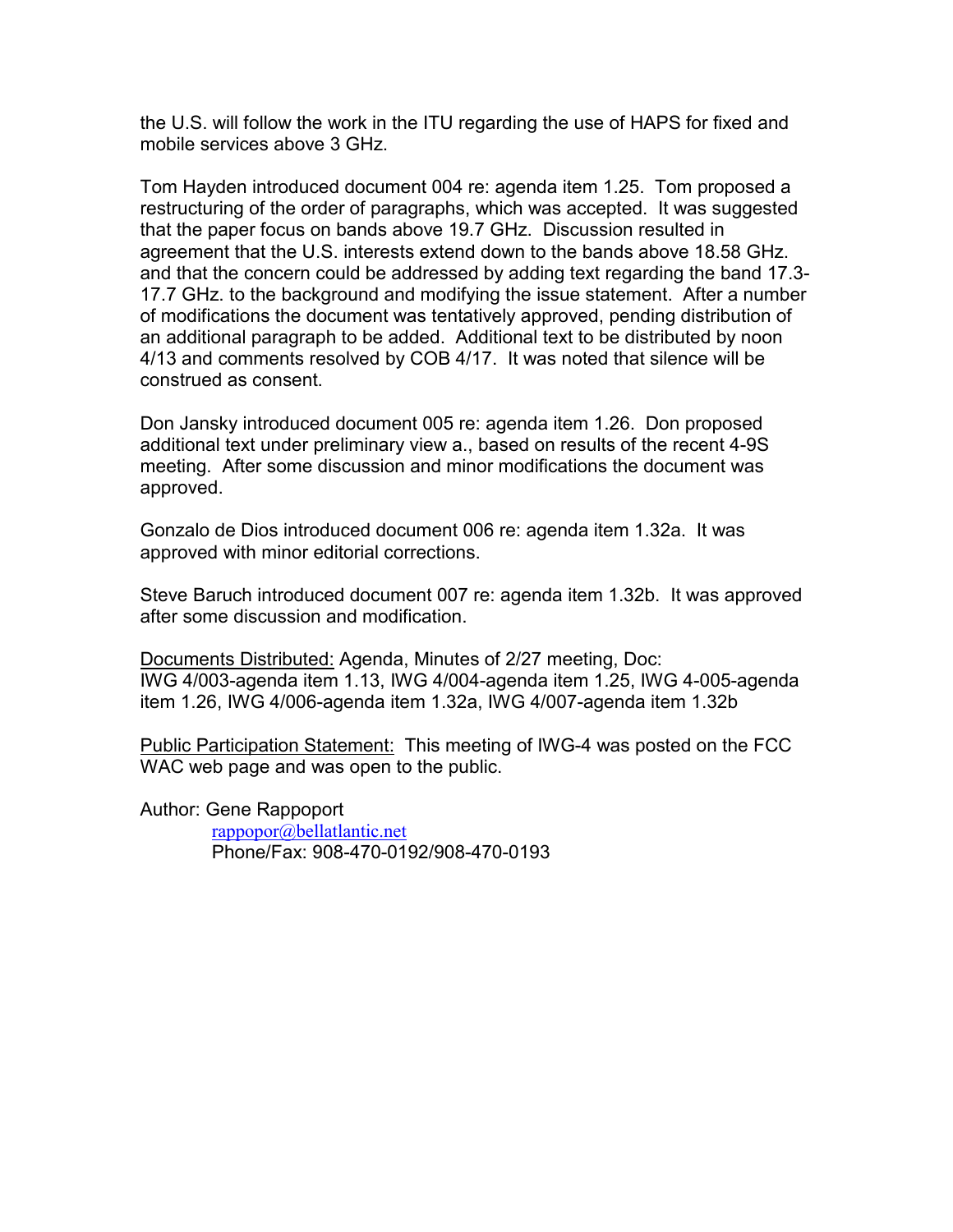### ATTACHMENT 1

#### **Second Meeting of FCC WAC-03 IWG-4 Fixed Service/Fixed-Satellite Service Sharing (April 11, 2001)**

- 1. Introductions and initial remarks
- 2. Approval of Draft Minutes from 1<sup>st</sup> Meeting
- 3. Discussion/Approval of IWG-4 Preliminary Views
	- a. AI 1.13 (HAPS)
	- b. AI 1.25 (HDFSS)
	- c. AI 1.26 (ESVs)
	- d. AI 1.32 (V-Band)
- 4. Future Meeting Schedule
- 5. AOB
- 6. Close